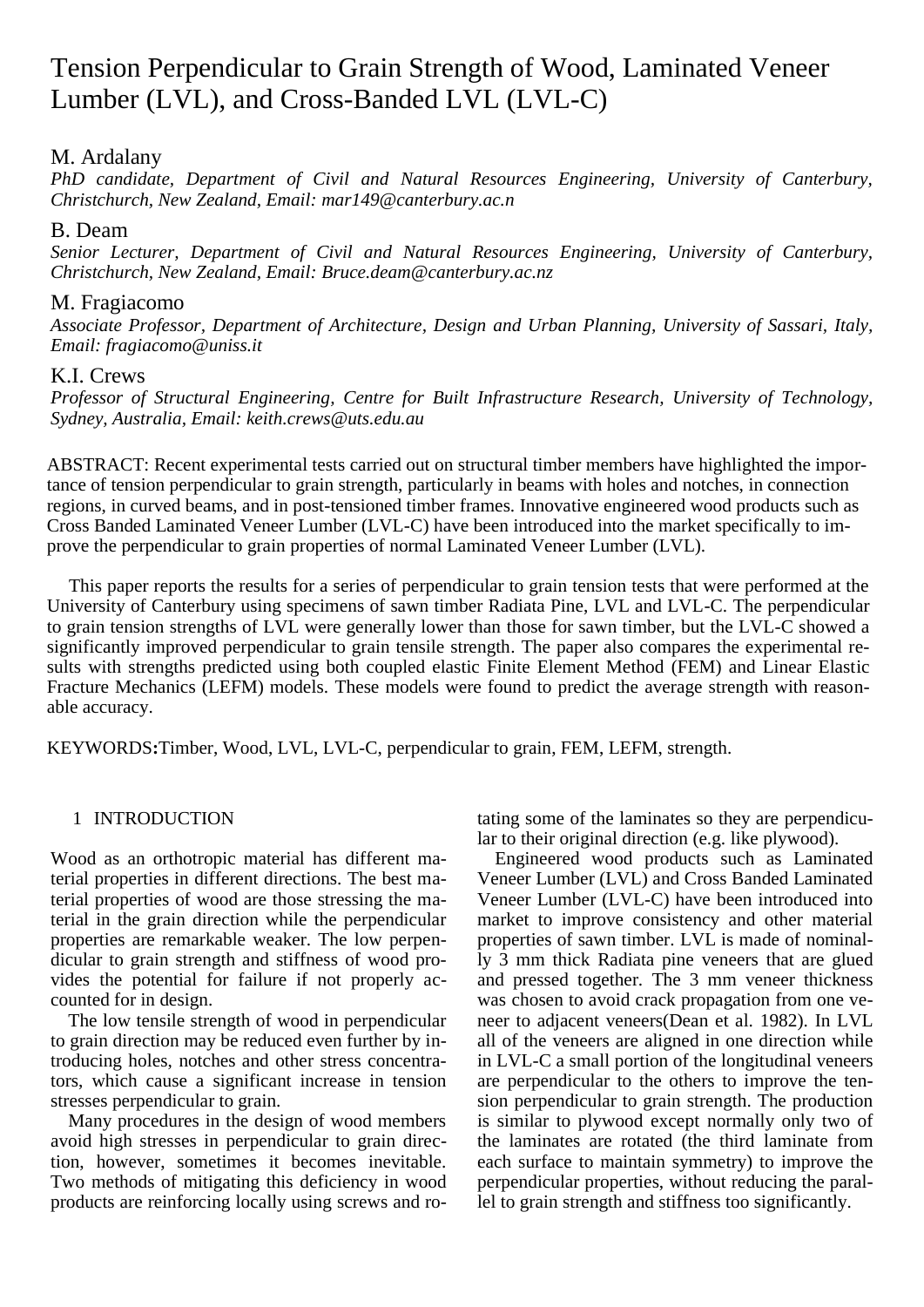#### 2 EXPERIMENTS

An experimental program was developed to provide a qualitative comparison of the perpendicular to grain strength of the Radiata pine used for construction in New Zealand. The experiments evaluated the approximate strength and its coefficient of variation (COV) for sawn timber, LVL and LVL-C. A total of 117 samples were tested. Important sample properties are summarized in [Table 1.](#page-1-0) The specimens were prepared according to ASTM D143-94 standard (ASTM D143-94 2000).

<span id="page-1-0"></span>Table 1. Radiata pine specimens.

| Material<br>(Radiata | Number | Thick-<br>ness | Moisture<br>content | Number of veneers |        |
|----------------------|--------|----------------|---------------------|-------------------|--------|
| pine)                |        | (mm)           | (% )                | Perp*             | Para** |
| LVL                  | 57     | 50             | 9.3                 | $_{0}$            | 16     |
| $LVI$ <sub>-</sub> C | 30     | 35             | 11.7                | $\mathfrak{D}$    | 8      |
| Sawn<br>timber       | 30     | 50             | 11.0                |                   | -      |

\* Perpendicular, \*\* Parallel

### 2.1 *Specimen preparation and testing*

The sawn timber was purchased from a local supplier with samples cut from randomly selected sticks. All of the LVL-C was cut from a single billet. A more extensive sampling strategy was employed for the LVL to provide better material statistics. Samples of LVL were selected from a single production run from one manufacturer and from different production runs from the other manufacturer.

The specimens were cut to size using an electric saw and drilled with a low speed drill to avoid forming additional cracks around the hole edges. The specimen shape and dimensions are shown in [Figure](#page-1-1)  [1.](#page-1-1) After cutting, the specimens were measured using a micrometer with accuracy of 0.01 mm. The moisture content of specimens was measured by oven drying randomly selected specimens after they had been tested. The moisture content was measured in accordance with ASTM D4442-92 (ASTM D4442-92 2000).



<span id="page-1-1"></span>Figure 1. Geometry of specimens (dimensions in mm)

A universal testing machine was used for the testing. The specimens were inserted into steel jaws of the universal testing machine (see [Figure 2\)](#page-1-2), which were pulled apart at a rate of 2 mm/min. Universal joints were provided above and below the jaws, and load was measured using a 10kN load cell calibrated to class 1 of BS1610[4]. The force measurements were acquired at 10 Hz during the test.



Figure 2. Set-up of experiments

#### <span id="page-1-2"></span>2.2 *Experimental observations*

The crack surfaces within the sawn timber specimens mostly followed the growth rings, with occasional steps through the rings. The fracture surfaces were smooth in comparison to those for LVL where they were very jagged as the cracks propagated between laminates.

A range of fracture mechanisms were observed. The crack surface profiles are summarized in [Figure](#page-1-3)  [3.](#page-1-3) The sawn timber was vey brittle when it fractured whereas the LVL was less brittle.



<span id="page-1-3"></span>Figure 3. Crack surface profiles for sawn timber (section A-A of [Figure 1\)](#page-1-1)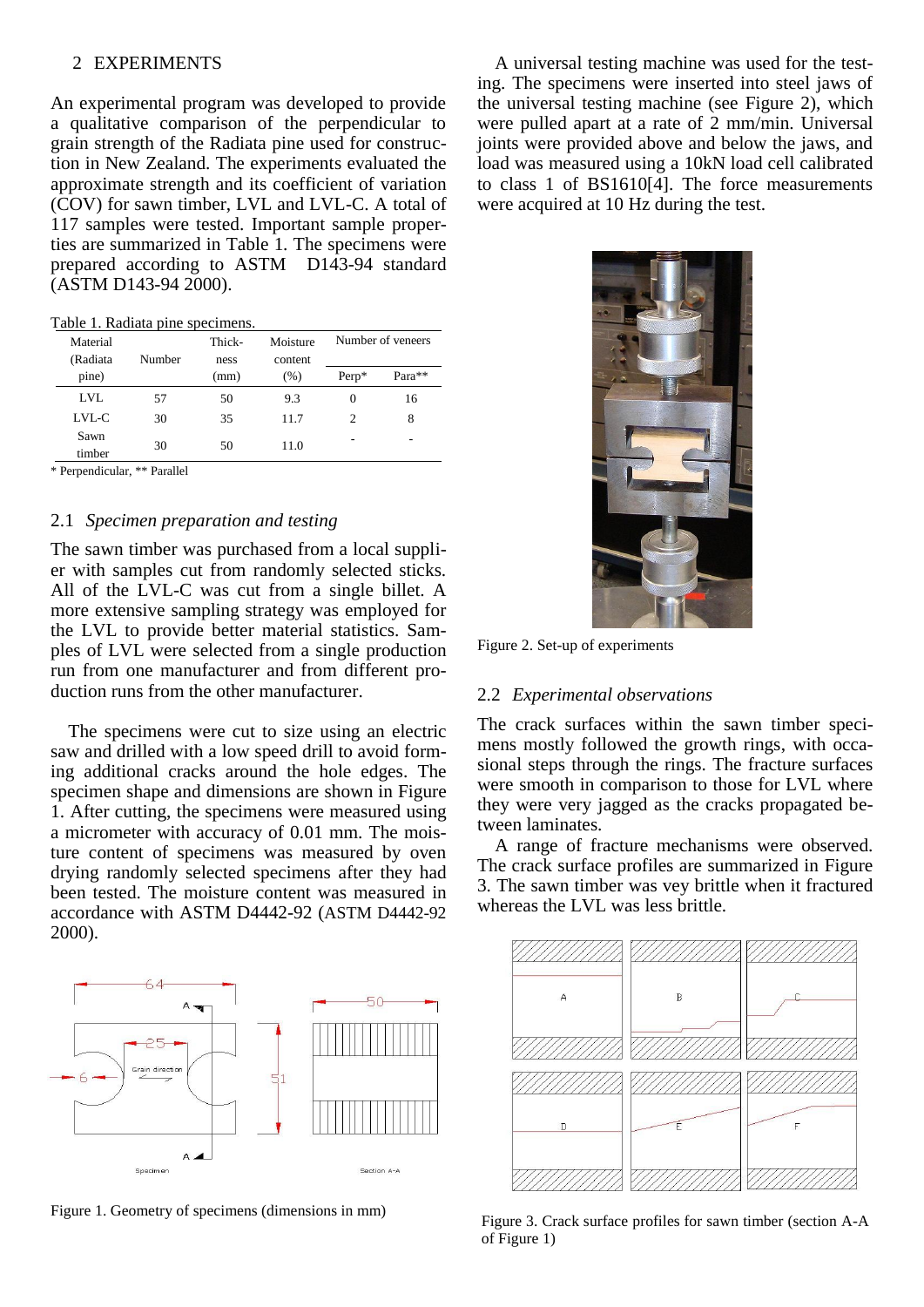

Figure 4. Glue shearing separation (up) and normal LVL fracture (Bottom)

Cracks developed in the middle of the LVL specimens and propagated in reasonably straight lines except some cases where the LVL crack approached a knot in one veneer. Knots and other defects appeared to slightly increase the tension perpendicular to grain strength.

The specimens of LVL tended to start crack initiation and propagation from one edge to other edge.

The crack surfaces within LVL-C were relatively similar to those in LVL except the veneers loaded parallel to grain either fractured (3 specimens) or remained intact but separated from their adjacent laminates (X specimens) as shown in Figure 4, with as many specimens shearing along the glue line as along the grain).

There were no fractures of the type shown in [Fig](#page-2-0)[ure 5](#page-2-0) and reported by Hummer et al. (Hummer et al. 2006), where the top right portion of the specimen broke off due to a form of flexural cracking. This could be due to the higher shear and tensile strengths Table 2. Calculated tensile strength of the material

of the New Zealand pine used to manufacture the LVL.



<span id="page-2-0"></span>Figure 5 Failure of specimens in upper right part (Hummer et al. 2006)

### 2.3 *Tensile strengths*

The calculation of the tension strength of the material was performed by dividing the load by the measured surface area of the fracture before testing. [Table](#page-2-1)  [2](#page-2-1) summarizes the results of the strength calculations for three sets of experiments. The results of the experiments show higher strength values for sawn timber in comparison to LVL. This could be due to either twisting of the fibers in the sawn timber or micro-cracking of the LVL veneers during the production process. This is in good match with the (Hummer et al. 2006).

[Table 2](#page-2-1) also shows that like all other material strength properties, the COV of LVL is lower than it is for the original material. However, it is not as significantly lower as the typical modulus of elasticity and modulus of rupture for LVL.

A comparison between LVL and Glulam, which has strength about 3MPa (Gustafsson 1993), shows better properties for Glulam but when LVL-C is used the situation changes markedly due to the rotated veneers, with the strength of the material increasing about 2.5 times than Glulam. This will make LVL-C a very good option for the cases where there are hole and notches in the member.

<span id="page-2-1"></span>

| Specimen       | Selecting process | Average ten-<br>sile strength<br>(MPa) | Minimum ten-<br>sile strength<br>(MPa) | Coefficient of<br>variation<br>(% ) | $5th$ percentile of<br>the values<br>(MPa) |
|----------------|-------------------|----------------------------------------|----------------------------------------|-------------------------------------|--------------------------------------------|
| <b>LVL</b>     | Random            | 2.021                                  | 1.152                                  | 18                                  | 1.434                                      |
| LVL-C          | Cut from 1 billet | 7.540                                  | 5.827                                  | 10                                  | 6.495                                      |
| Sawn<br>timber | Random            | 3.887                                  | 2.662                                  | 23                                  | 3.018                                      |

## 3 PREDICTING TENSILE FAILURE LOAD

The Finite Element Method (FEM), Linear Elastic Fracture Mechanics (LEFM), and the initial crack method were all used to predict the tension perpendicular to grain strength of LVL specimens.

The procedure for modeling and predicting the failure load is summarized as: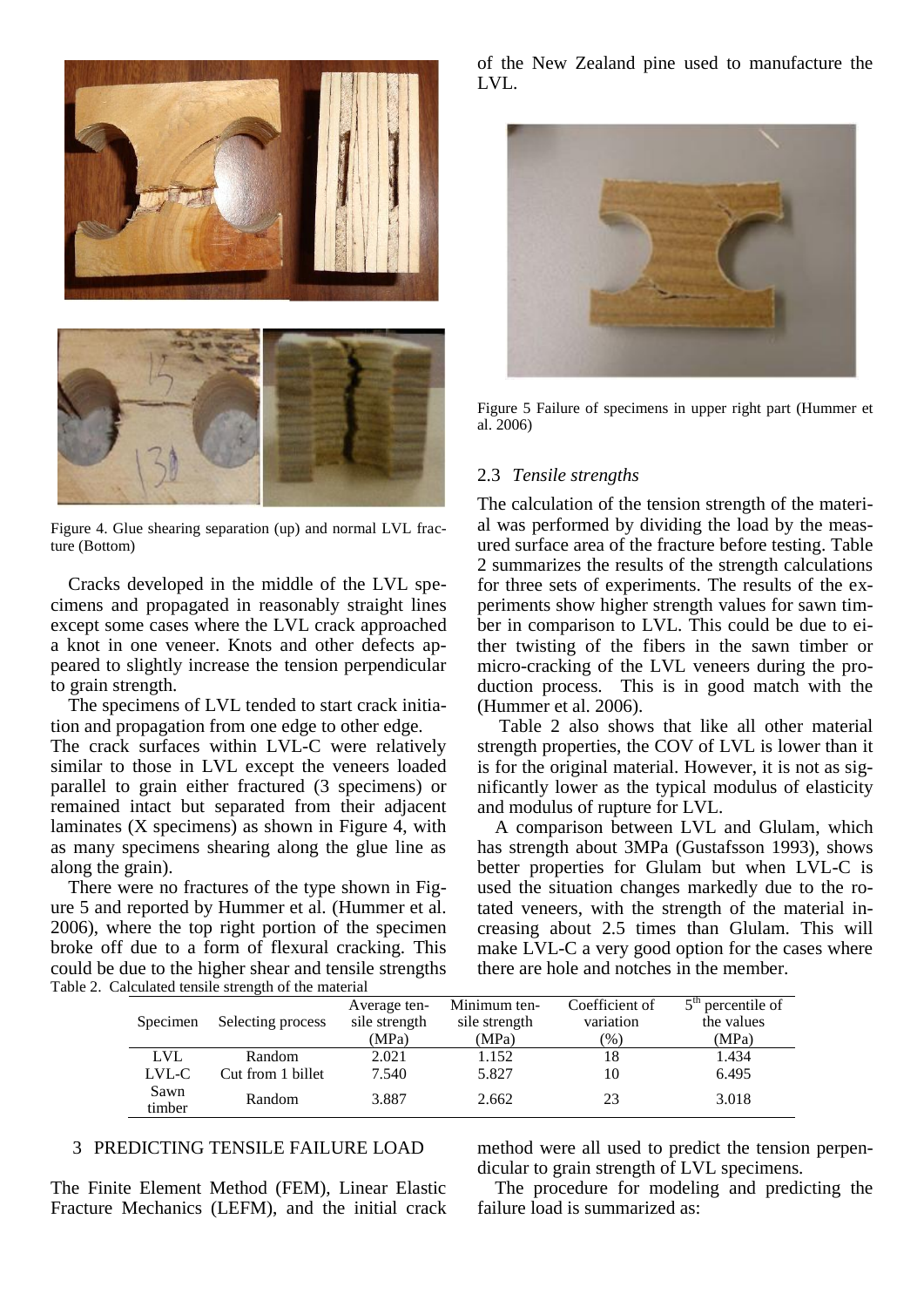- 1. Finite element modeling of the specimens using shell elements to estimate the most likely location of crack initiation and propagation.
- 2. Cracks were introduced into model using 'seam' elements; where the seam is a crack that opens when loaded.
- 3. The length of the crack was calculated using the initial crack method (Gustafsson 1993)
- 4. The crack tip was modeled using special elements (Ardalany et al. 2010)
- 5. The stress intensity factors were calculated using ABAQUS software (Habbitt et al. 2007)
- 6. The failure load was calculated using Wu's mixed mode fracture criterion (Wu 1967; Wu 1968).

The LVL specimens in the ABAQUS software package were modeled using 50 mm thick planner shell elements. LVL was assumed to be elastic orthotropic with material properties given in [Table 3](#page-3-0) (Ardalany et al. 2010).

<span id="page-3-0"></span>Table 3: Material properties of LVL

| $E_x$ (MPa) | $E_{\nu}$ (MPa) | $G_{xy}$ (MPa) | $v_{xy}$ |
|-------------|-----------------|----------------|----------|
| 12000       | 600             | 1000           | 0.3      |

 $E_x$  and  $E_y$  are the elastic moduli parallel and perpendicular to grain, respectively,  $G_{xy}$  is the shear strength, and  $\theta_{xy}$  signifies the Poisson's ratio.

The element mesh was created with emphasis on minimizing both the mesh distortion and transition. Quad elements (S8R) were used for the meshing. The resulting mesh and the principal stress contours are displayed in [Figure 6.](#page-3-1) The 1kN uniformly distributed load was applied over the middle upper curved edges of the model and lower curved edges were also used for the supports.

<span id="page-3-1"></span>

Figure 6. Maximum Principal stresses (deformed shape) As expected, [Figure 6](#page-3-1) shows the greatest stress intensities at the specimen centerline. However, there are also significant stresses closer to the jaw contact positions which accounts for secondary fracture illustrated in [Figure 6.](#page-3-1)

For step 2, modeling the fracture, seam elements were introduced into the high stressed area to model the crack opening as the seam elements are separated. Very fine meshing was used at the crack tip. The tip itself was modeled with a ring of triangular elements type S8R5, which are 8 node doubly curved thin shells with reduced integration, and five degrees of freedom per node. The rest of the model was meshed with the S8R 8-node doubly curved thick shells, also with reduced integration. The option to minimize mesh transition was selected to avoid extra mesh deformation.

In order to improve accuracy of the calculations, the middle node closest to the crack tip was moved to the half length to create singularity of  $1/\sqrt{r}$  (Ardalany et al. 2010), where  $\sqrt{r}$  is the distance from crack tip (see [Figure 7\)](#page-3-2).



<span id="page-3-2"></span>Figure 7:Meshing for modeling of singularity (Habbitt et al. 2007)

The elastic model was then analyzed and the stress intensity factors in mode I and II calculated.

The crack length was calculated using the initial crack approach. In this method, a crack with finite length is introduced into the model. The length is calculated using the formulas recommended by Gustafsson (Gustafsson 1993).

$$
2x_0 = \frac{2}{\pi} \frac{E_I G_{Ic}}{f_t^2} \frac{E_x}{E_y} \left(\frac{G_{IIC}}{G_{Ic}}\right)^2 \frac{1}{4k^4} \left\{\n\begin{aligned}\n1 + 4k^2 \sqrt{\frac{E_y}{E_x}} \frac{G_{Ic}}{G_{Ilc}} \\
-\n1 \frac{1}{2} \left\{1 + \frac{k^2}{\left(\frac{f_v}{f_t}\right)^2}\right\}\n\end{aligned}\n\right\}
$$
\n(1)

$$
\frac{1}{E_I} = \frac{1}{E_x} \sqrt{\frac{E_x}{2E_y} \sqrt{\frac{E_x}{E_y} + \frac{E_x}{2G_{xy}}} - \vartheta_{yx} \frac{E_x}{E_y}} \tag{2}
$$

$$
\frac{1}{E_{II}} = \frac{1}{E_x} \sqrt{\frac{1}{2} \sqrt{\frac{E_x}{E_y} + \frac{E_x}{2G_{xy}}} - \vartheta_{yx} \frac{E_x}{E_y}} \tag{3}
$$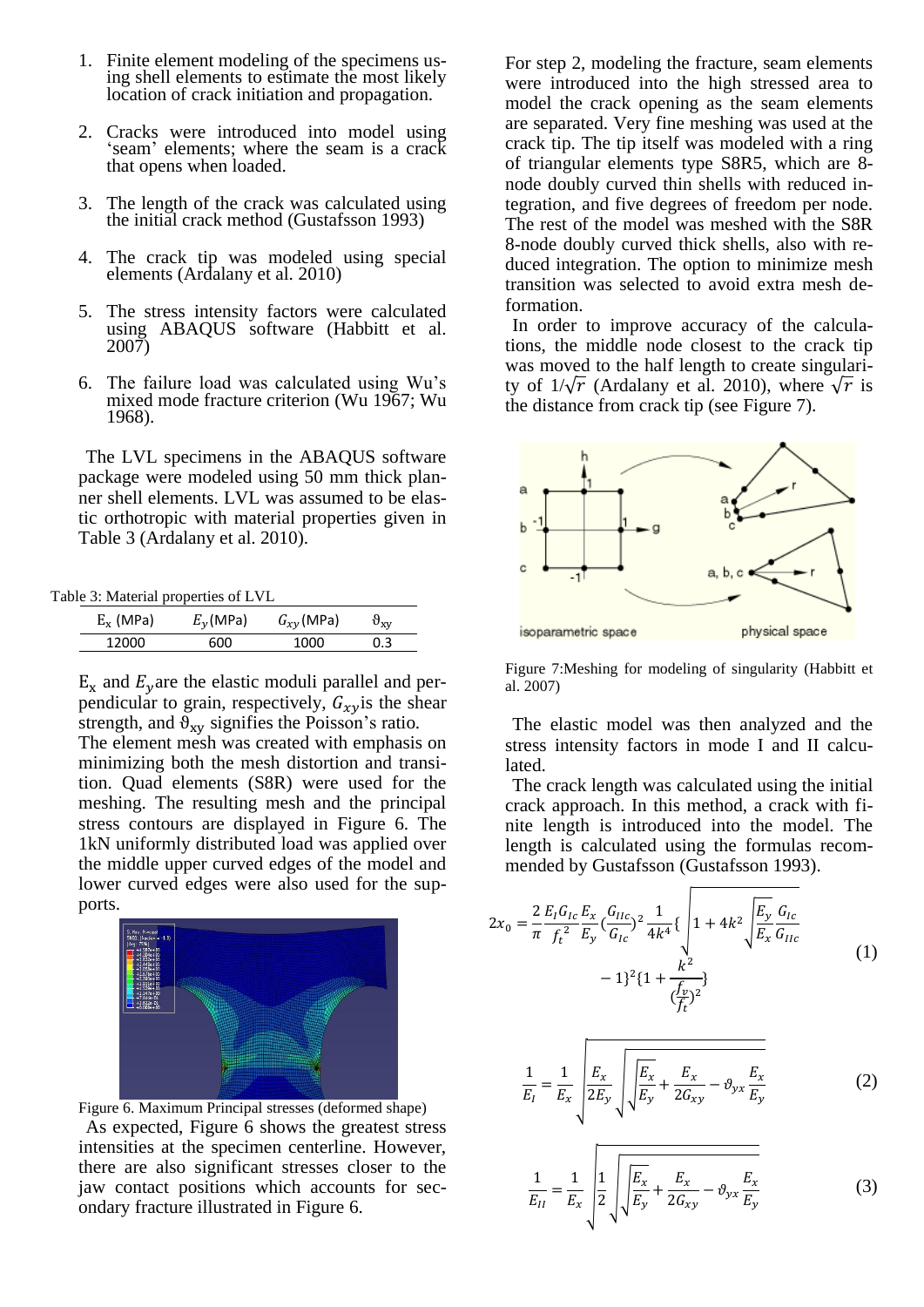In this formulation,  $x_0$  is the crack length which is twice the crack length obtained using the mean stress criterion method,  $x<sub>0</sub>$  is the shear strength of the material in the crack plane,  $f_t$  is the tensile strength of the LVL experimentally obtained,  $G_{Ic}$ and  $G_{\text{HC}}$  are the critical energy release rate values in mode I and II respectively,  $k$  is the mixed mode ratio defined as  $K_{II}/K_I$  and finally E<sub>I</sub>and  $E_{II}$  are the equivalent modulus of elasticity for orthotropic materials calculated from above formulas. The stress intensity factors can be obtained from the energy release rate values using the following equations:

$$
K_I = \sqrt{E_I G_I} \tag{4}
$$

$$
K_{II} = \sqrt{E_{II} G_{II}} \tag{5}
$$

For pure mode I ( $k \rightarrow 0$ ) the crack length formulation can be simplified as follows:

$$
2x_0 = \frac{2}{\pi} \frac{E_I G_{Ic}}{f_t^2}
$$
 (6)

Similarly, for pure mode II ( $k \rightarrow \infty$ ) can be simplifies to:

$$
2x_0 = \frac{2}{\pi} \frac{E_{II} G_{IIc}}{f_v^2} \tag{7}
$$

For the experimentally measured mode I of fracture  $K_{1c} = 0.354 \text{ MPa}\sqrt{\text{m}}$  (Ardalany et al. 2010; Ardalany et al. 2010) and the tensile strength calculated from current experiments, the crack length was estimated to be 9.4mm.

By introducing the crack length in the model and obtaining the stress intensities at the crack tip, the failure load can be calculated using the Wu's mixed mode fracture criterion (Ballerini & Rezzi 2001; Ballerini & Rizzi 2007).

$$
\frac{\kappa_I}{\kappa_{IC}} + (\frac{\kappa_{II}}{\kappa_{IIC}})^2 = 1\tag{8}
$$

In the above formulation  $K_{IC}$  and  $K_{IL}$  are the fracture toughness of LVL in mode I and II, respectively. For pure mode I and mode II the equation (8) becomes:

$$
K_I = K_{Ic} \tag{9}
$$

$$
K_{II} = K_{IIc} \tag{10}
$$

[Figure 8](#page-4-0) shows the deformed model with the cracks. Around the crack, a half circle partition was considered to avoid using of very fine elements for other parts of the specimen and speeding up the analysis.



Figure 8: Specimen with cracks after deformation

<span id="page-4-0"></span>ABAQUS calculations of stress intensity factors make use of the contour integrals. The software automatically detects the mesh around the crack tip and calculates the stress intensities from the deformations with the adjoining elements using the displacement extrapolation method(Ballerini & Rezzi 2001). However, additionally layers of elements are used to calculate the stress intensity factors.

ABAQUS calculates the stress intensities factors from the deformations of rings of elements using an appropriate formulation, based on displacements, the so-called displacement extrapolation technique(Chen & Kuang 1992; Guinea et al. 2000). However, other energy based methods can be used to calculate the energy required to close the crack.

The calculated stress intensity factors using the first five contour integrals are presented in Table 4. As expected, mode II had little influence on the results because opening is the dominating mode of deformation.

| Table 4. Calculated stress intensity factor $\times$ (10 <sup>-3</sup> ) |  |
|--------------------------------------------------------------------------|--|
|--------------------------------------------------------------------------|--|

| Contour  |        |        |        |        |        |
|----------|--------|--------|--------|--------|--------|
| Mode I - | 5.630  | 5.696  | 5.605  | 5.572  | 5.614  |
| Mode II  | 0.4590 | 0.3597 | 0.3645 | 0.4622 | 0.4739 |

The calculated failure loads using different contour integrals are shown in [Table 5.](#page-4-1)

<span id="page-4-1"></span>Table 5. Predicted failure load for LVL using different contours

| Contours                 |      |      | -    |      | . .         |
|--------------------------|------|------|------|------|-------------|
| Load<br>7.NI<br><b>N</b> | 2.66 | 2.63 | 2.68 | 2.69 | $6^{\circ}$ |

The first few contour integrals are usually ignored because they are very close to the crack tip and may give quite unrealistic values (Habbitt et al. 2007). The third contours predicted load is 2.68kN which was quite close to the average experimental load for the LVL which was 2.53kN.

#### 4 DISCUSSION

The tension perpendicular to grain strength of LVL, LVL-C and Sawn timber radiata pine was measured